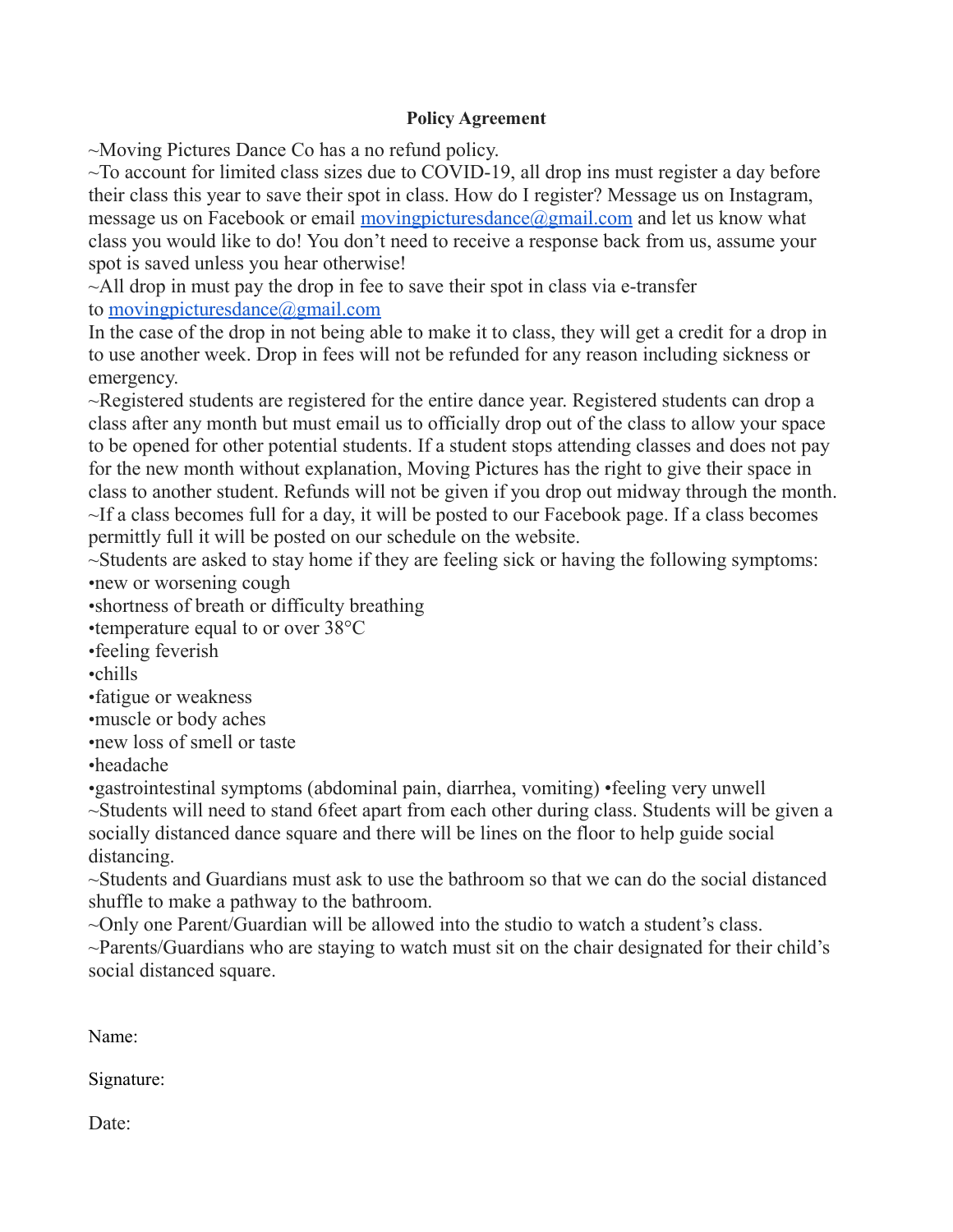~Students and Guardians will not be allowed to linger in the porch area to ensure we can socially distance. Shoes may be taken off and hand sanitizer put on and then students must go immediately to their designated dance square.

~No outdoor shoes will be allowed on the dance studio floor. Parents/Guardians who plan to watch class must also take off their shoes.

~All bags should be taken into the designated dance square. All shoe changes should happen in the designated dance square, not the porch.

~Students must bring their own water bottles to class, students will not be allowed to share water bottles.

~Moving Pictures Dance Co has the right to break social distancing in emergency situations, for example where emergency first aid is required or a child is about to fall.

~Moving Pictures can not guarantee that students, particularly small children will not break our social distancing rules but will do everything they can to ensure all students are 6feet apart. All small children will have a square between them so that if they leave their square they are still socially distanced.

~Parents/Guardians will not be allowed to come into the studio to drop off or pick up their child, if they are not staying to watch the class in their child's designated dance square. Miss Montana will stand outside with younger students for pick up to make sure they get to their car if they do not have a guardian watching the class.

~We are an anti-bullying studio and are committed to keeping our studio family safe from bullying. All bullying cases will be addressed with a customized approach. We have the right to expel dancers from the studio for bullying as a last resort or for extreme cases. However, we will try to solve all conflicts within the studio.

~If a student or guardian curses at a teacher they could be expelled from the studio. ~In the case the studio has to shut down due to COVID-19, a Pandemic, snowstorms, natural disasters or any unforeseen circumstances, classes will go online. Refunds will not be given as students have the option to take class online.

~Moving Pictures has the right to bring in a substitute teacher at any time without prior notice to students or parents.

 $\sim$ The studio has the right to cancel class the day of, due to weather, government regulations, teacher illness, emergency or other reasons. If class is cancelled, it will be posted on our social media and it will emailed/messaged out to regular students. We recommend checking our social media before class particularly in the winter.

~In the case of class being cancelled due to weather, dance class will be offered online for all registered students, will be made up at another time or registered students will receive a credit to attend a different class on the schedule. Moving Pictures Dance Co will make the choice of how to make up class for each individual class.

Name:

Signature:

Date: